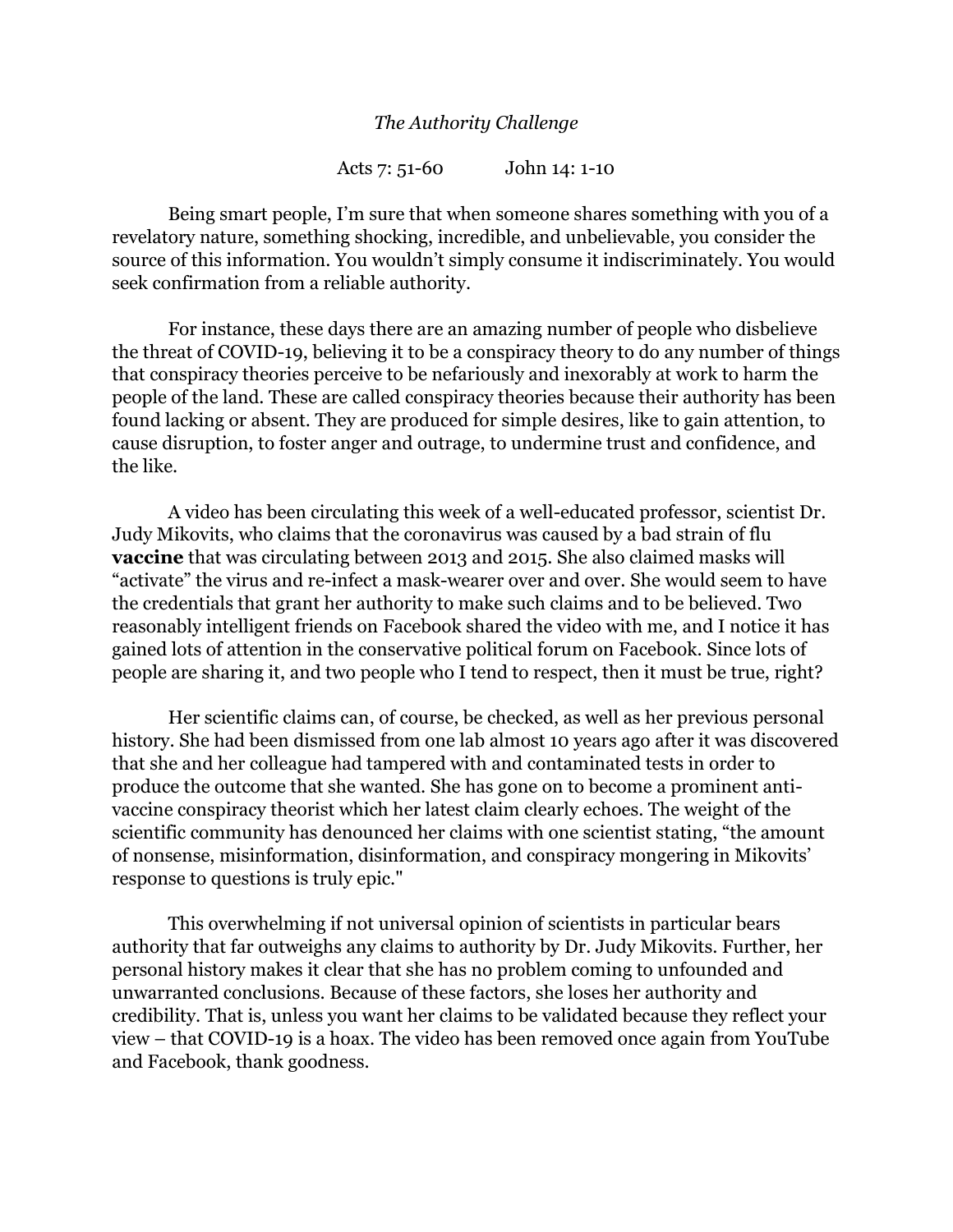I've taken you through this exercise so that as we come to today's topic of authority, the authority of Jesus in particular, we can see what happens when a new voice appears that contradicts accepted authority. In the case of science, claims can be proven or disproven by examination of results and replication of tests. In the case of faith and religion, we are in a whole different context. Authoritative claims in this context have much different parameters.

In the Easter season, the lectionary readings use texts from Acts instead of from the Hebrew scriptures of the Old Testament. I've resisted the last two weeks, but this week we turn to Acts' story of the disciple-apostle Stephen, his trial and execution by the religious authorities in Jerusalem. His speech during his trial forms almost all of Acts 7.

Stephen is only mentioned before his arrest in ch. 6 as one of the Hellenistic Jews charged with the distribution of bread to the Hellenistic Jewish widows who were being slighted by the Palestinian Hebrews. It seems to indicate that earliest church was already having growing pains as typically less-observant Hellenistic Jews needed to jockey for leadership. Stephen was apparently a leader among the Hellenistic Jews following Jesus. He is noted to have caused considerable upset with his preaching in synagogues in Jerusalem where Hellenistic Jews gathered. His controversial preaching inspires charges against him that leads him to his trial before the Jewish ruling council, the Sanhedrin.

Under arrest and on trial, Stephen shows no reluctance to continue to expound about the authority of Jesus and the corruption of the religious authorities. As you can imagine, this does not endear Stephen to his judges. Stephen cites the resistance of God's people to God's way as it occurs repeatedly throughout biblical history.

Then we come to today's selection which is Stephen's grand finale. He denounces the authorities as: *You stiff-necked people! Your hearts and ears are still uncircumcised. You are just like your ancestors: You always resist the Holy Spirit!* Stephen has appealed to the biblical record to declare the authority of the authorities as invalid; they are just as corrupt and self-serving as their ancestors who disregarded God's word and way.

Stephen adds an update for good measure: *Was there ever a prophet your ancestors did not persecute? They even killed those who predicted the coming of the Righteous One* [presumably referring to John the Baptist]*. And now you have betrayed and murdered him — you who have received the law that was given through angels but have not obeyed it*.

As the text says, the authorities were incensed at his words. Some of the onlookers are already looking around for choice stones – "Oh, that one looks like it should make a mark." But Stephen was not finished. He had one more line that would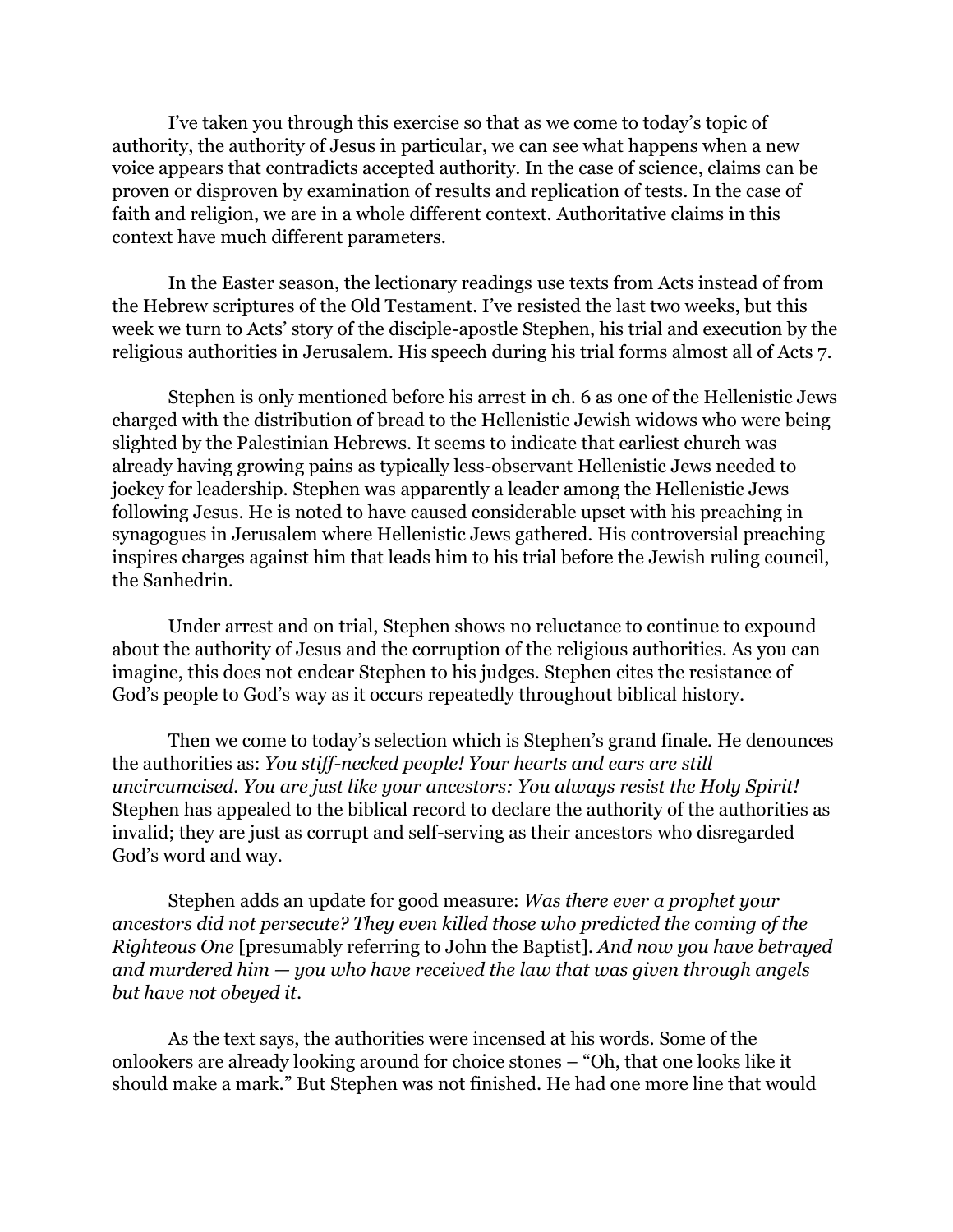push the religious authorities over the edge. *"Look," he said, "I see heaven open and the Son of Man standing at the right hand of God."*

That did it. The crowd began handing their coats to Saul the persecutor of the Jesus' people – "Here, Saul, watch my coat – I need to get good velocity and freedom of movement to throw stones."

What is it about that line that sends the crowd into a frenzy? One phrase stands out – *the Son of Man*. We have heard that expression or title in other places referring to Jesus. It is only found in this context of titled authority in the gospels and in one place in Revelation. This instance in Acts is the only occasion in which Jesus is referred to as "the Son of Man" outside the gospels and within all of the book of Acts. Even Paul refers to Jesus Messiah or Jesus Christ as if Christ was Jesus' last name and never refers to Jesus as "Son of Man."

Here in Stephen's speech, the title is key; it is the authoritative title to describe Jesus' role to the Sanhedrin. Jesus is the one authorized by the Ancient of Days – by God – as described in Daniel 7. That authority is sweeping, giving the Son of Man full authority to bring the worldly powers into line with God's way and fulfill God's will.

For Stephen, it represents the highest authority, the one who is sent by God, commissioned to bring salvation to all humanity, to reconcile heaven and earth and establish God's will over the corrupt worldly powers. However, the religious authorities cannot let this authority go unchallenged. Indeed, this challenge must be eliminated, punished swiftly and completely with summary execution. So, Stephen becomes the first martyr, the first one to be executed for championing the Son of Man and his way as authoritative presenting God's will.

If you think that the earliest Jesus-followers had a tough time convincing those around them of Jesus' authority, let's remember that Jesus had issues with his own disciples, the hapless troop that hung around Jesus and learned little.

We get a solid dose of this state of imperviousness to new thinking in our passage from John 14. This is Jesus' final discourse in the gospel of John. The bread and cup and washing of the feet have occurred; Jesus has predicted his betrayal and Peter's denial. He has several chapters more to say in teaching his disciples.

Here he begins by sharing some reassurance, knowing that time is just about up for his ministry. He tells them: 'I am going to my father's house where I will prepare a place for you.' He closes by saying much too confidently" "You know the way to the place where I am going."

Speaking for his bewildered disciple-colleagues, Thomas jumps in to say: "Lord, we don't know where you are going, so how can we know the way?"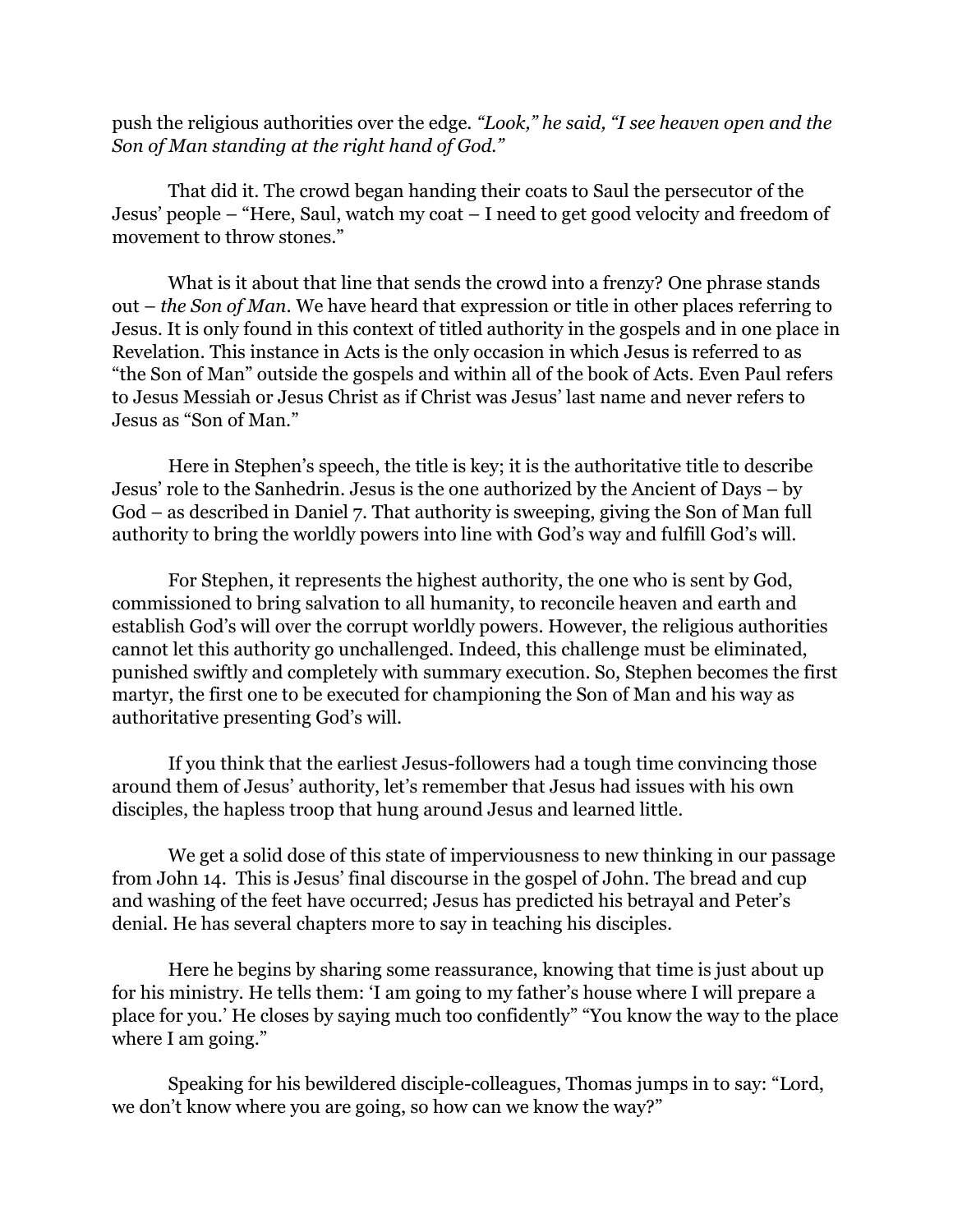Jesus does a head shake and then tells the group: *I am the way and the truth and the life. No one comes to the Father except through me. If you really know me, you will know my Father as well. From now on, you do know him and have seen him*. In this statement, Jesus identifies himself as "the way," his teachings and ministry as the way to fulfill God's will for advancing the Kingdom over the powers of the world. Jesus is **not** making an absolute statement of either-or which is what many Christians sadly read into it. That corruption is used to justify the belief that there is no salvation, no worthy religion, apart from faithfulness to Jesus and being a Christian. Rather, Jesus' way is the way to reflect the will of God, and if you reflect the will of God, then you are following Jesus' way. In this sense, those who reflect the will of God for peace, goodness, justice, and compassion are following Jesus' way even if they have not professed faith in Jesus. There is a big difference.

In any case, Jesus has not helped the disciples with his answer. They would like directions like a road map or a GPS. Jesus tells the that **he** is the way, not a particular route. Yes, they are being *that* dense.

But since Jesus' answer has only confused them more, we then have a real headscratching comment from Philip. He says to Jesus: "Lord, show us the Father and that will be enough for us."

The text is generously silent about Jesus' reaction. I would imagine an apt description would be dumbstruck, jaw-dropping incredulity. After picking his face off the floor, and several head shakes, we hear Jesus' words indicating his incredulity: *Don't you know me, Philip, even after I have been among you such a long time? Anyone who has seen me has seen the Father. How can you say, 'Show us the Father'? The words I say to you I do not speak on my own authority.*

Jesus will go on to elaborate the closeness with which Jesus finds himself in relationship with the Father. As one who has self-identified as the Son of Man, authorized by God to advance the Kingdom in God's creation and bring the reconciliation of heaven and earth, Jesus sees himself, his teachings and ministry, as the mirror reflection of the will of God. Jesus is trying to solidify in the disciples' minds his own sacred authority, because they obviously weren't paying much attention all the other times. Jesus' authority is God's authority given to him.

In the course of this, Jesus reveals quite amazingly: *Truly I tell you, whoever believes in me will do the works I have been doing, and they will do even greater things than these, because I am going to the Father*. We should hear two things.

First, belief is shown in works; belief without works is a fraud. This brings us back to what was said earlier, that if you're working for peace, healing, justice, and new